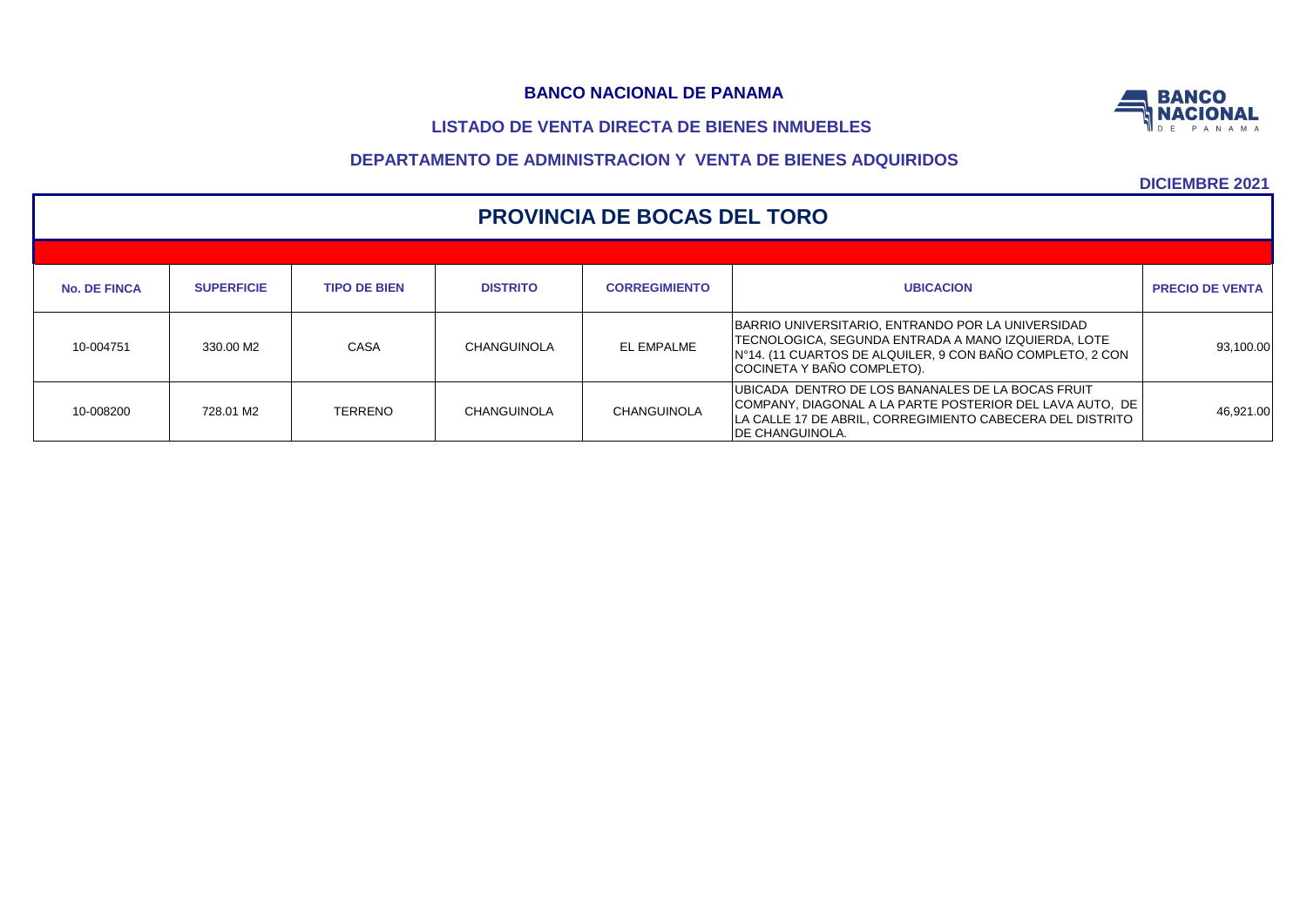# **LISTADO DE VENTA DIRECTA DE BIENES INMUEBLES**

# **DEPARTAMENTO DE ADMINISTRACION Y VENTA DE BIENES ADQUIRIDOS**



|                     | <b>PROVINCIA DE COCLE</b> |                     |                 |                      |                                                                                                                                                                           |                                  |  |  |  |  |  |  |
|---------------------|---------------------------|---------------------|-----------------|----------------------|---------------------------------------------------------------------------------------------------------------------------------------------------------------------------|----------------------------------|--|--|--|--|--|--|
| <b>No. DE FINCA</b> | <b>SUPERFICIE</b>         | <b>TIPO DE BIEN</b> | <b>DISTRITO</b> | <b>CORREGIMIENTO</b> | <b>UBICACION</b>                                                                                                                                                          | <b>PRECIO DE</b><br><b>VENTA</b> |  |  |  |  |  |  |
| 20-025909           | 355.65 M2                 | <b>CASA</b>         | AGUADULCE       | <b>AGUADULCE</b>     | URBANIZACIÓN VILLA DEL SOL, CARRETERA INTERAMERICANA,<br>FRENTE AL JARDÍN SANTA LUCIA, AVENIDA DE LAS AMACAS Y CALLE<br>SEGUNDA, LOTE 107, DISTRITO DE AGUADULCE. (4R,2B) | 71.730.00                        |  |  |  |  |  |  |
| 20-040918           | 299.00 M2                 | CASA                | AGUADULCE       | <b>AGUADULCE</b>     | RESIDENCIAL DON BOSCO, CALLE TERCERA, LOTE C-2, DISTRITO DE<br>AGUADULCE. (2R, 1B)                                                                                        | 60,200.00                        |  |  |  |  |  |  |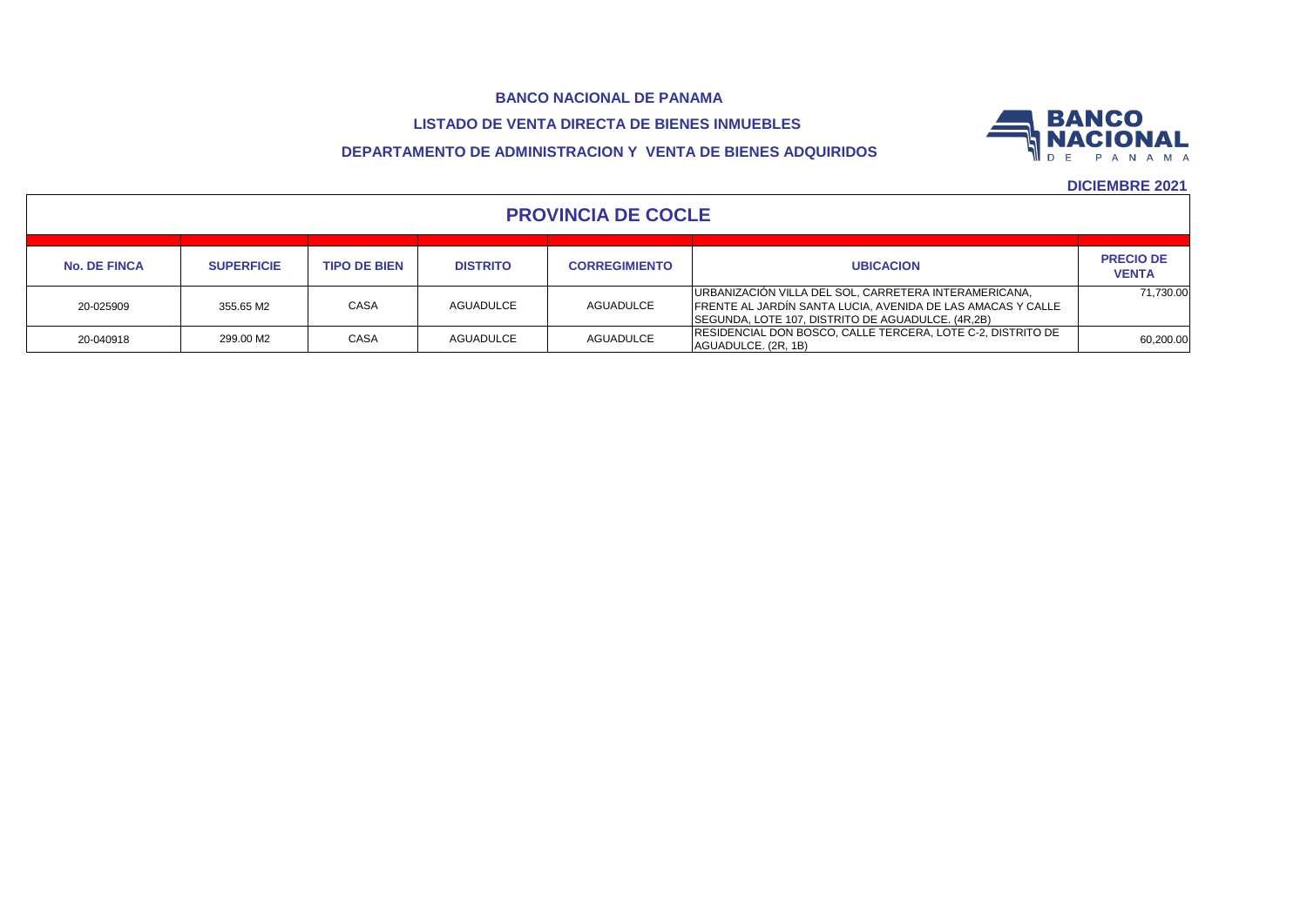#### **BANCO NACIONAL DE PANAMA LISTADO DE VENTA DIRECTA DE BIENES INMUEBLES DEPARTAMENTO DE ADMINISTRACION Y VENTA DE BIENES ADQUIRIDOS**



|                     | <b>PROVINCIA DE COLON</b> |                     |                 |                      |                                                                                                                                              |                        |  |  |  |  |  |  |
|---------------------|---------------------------|---------------------|-----------------|----------------------|----------------------------------------------------------------------------------------------------------------------------------------------|------------------------|--|--|--|--|--|--|
| <b>No. DE FINCA</b> | <b>SUPERFICIE</b>         | <b>TIPO DE BIEN</b> | <b>DISTRITO</b> | <b>CORREGIMIENTO</b> | <b>UBICACION</b>                                                                                                                             | <b>PRECIO DE VENTA</b> |  |  |  |  |  |  |
| 30-004285           | 125 HA                    | <b>TERRENO</b>      | <b>CHAGRES</b>  | PALMAS BELLAS        | EN EL CAMINO DE TIERRA QUE CONDUCE DEL POBLADO DE<br>IMATEO A PARAISO. A UNOS 3.10KM DEL POBLADO DE PALMAS<br>BELLAS. SECTOR DE COSTA ABAJO. | 331.250.00             |  |  |  |  |  |  |
| 30-013090           | 418.95 M2                 | CASA                | <b>COLON</b>    | <b>CRISTOBAL</b>     | URBANIZACION NUEVA PRIMAVERA, CALLE VEREDA CLAVELES,<br>CASA N° 48. CORREGIMIENTO DE CRISTOBAL. DISTRITO DE<br>COLON. (4R,3B)                | 100.000.00             |  |  |  |  |  |  |
| 30-013998           | 3.485.63 M2               | LOCAL COMERCIAL     | COLON           | CRISTOBAL            | NUEVO SAN JUAN. SECTOR DE PALENQUE. CARRETERA SAN<br>JUAN HACIA PALENQUE. LOTE S/N. LOCAL COMERCIAL DE<br>MOBILIARIO SELECTO, S.A.           | 172,800.00             |  |  |  |  |  |  |
| 30-048171           | 328.00 M2                 | PH                  | COLON           | BARRIO NORTE         | CALLE PRIMERA PASEO WASHINGTON, CONDOMINIO P.H. LA<br>RIVIERA TOWER, APARTAMENTO 3. (4R, 4.5B)                                               | 293.500.00             |  |  |  |  |  |  |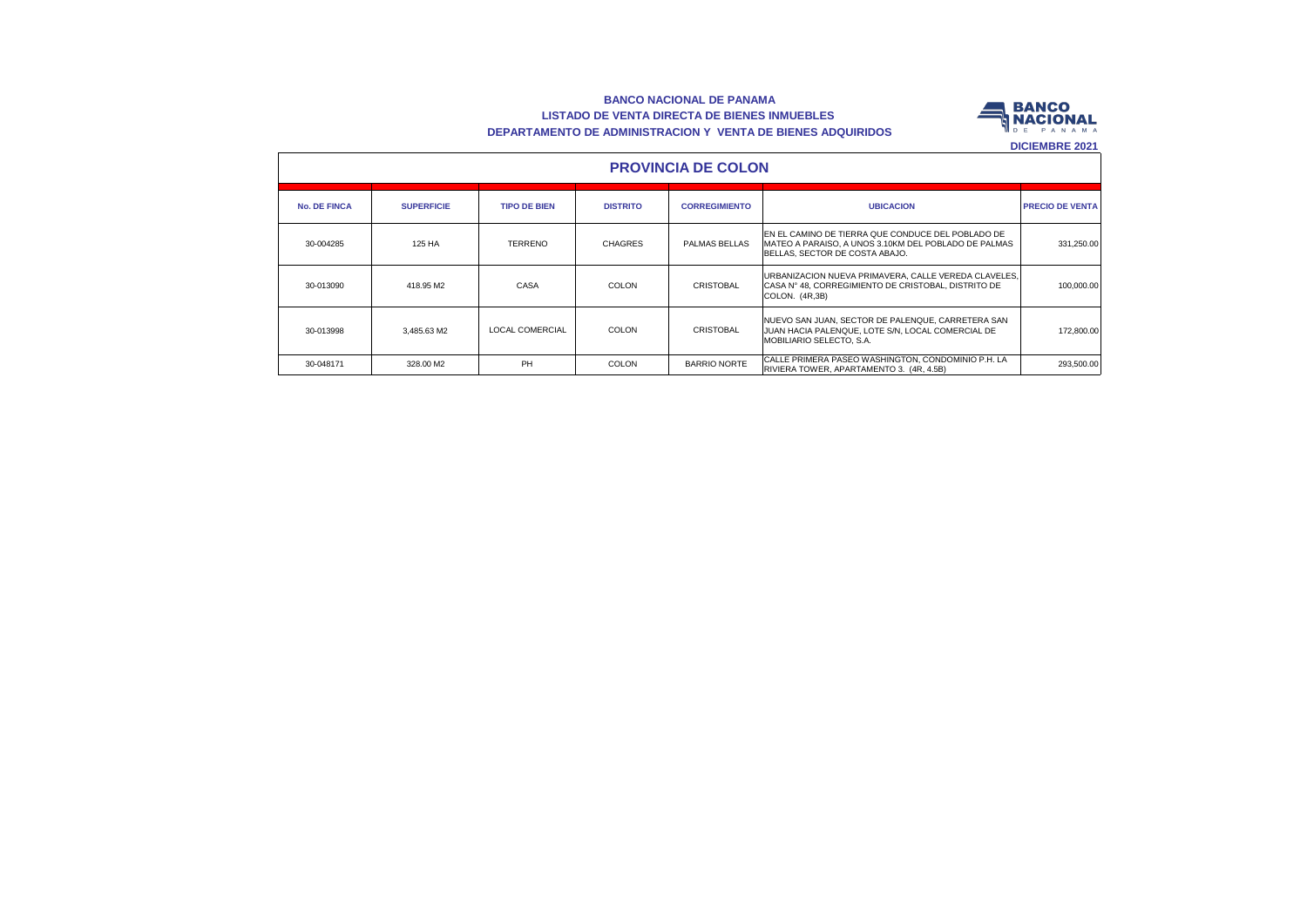#### **LISTADO DE VENTA DIRECTA DE BIENES INMUEBLES**



### **DEPARTAMENTO DE ADMINISTRACION Y VENTA DE BIENES ADQUIRIDOS**

|                     | <b>PROVINCIA DE CHIRIQUI</b> |                                                                     |                    |                       |                                                                                                                                                                                                                                                                                                                                                                                                           |                          |  |  |  |  |  |  |
|---------------------|------------------------------|---------------------------------------------------------------------|--------------------|-----------------------|-----------------------------------------------------------------------------------------------------------------------------------------------------------------------------------------------------------------------------------------------------------------------------------------------------------------------------------------------------------------------------------------------------------|--------------------------|--|--|--|--|--|--|
| <b>No. DE FINCA</b> | <b>SUPERFICIE</b>            | <b>TIPO DE BIEN</b>                                                 | <b>DISTRITO</b>    | <b>CORREGIMIENTO</b>  | <b>UBICACION</b>                                                                                                                                                                                                                                                                                                                                                                                          | <b>PRECIO DE VENTA</b>   |  |  |  |  |  |  |
| 40-021110           | 2 ha 554.08 M2               | <b>TERRENO Y BIENES</b><br>MUEBLES-EQUIPO<br>DEL MOLINO DE<br>ARROZ | <b>ALANJE</b>      | QUERÉVALO             | EN LA SERVIDUMBRE DE TIERRA HACIA EL SECTOR DE GUARUMAL.<br>APROXIMADAMENTE A 50 METROS DE LA CARRETERA DAVID-SANTO<br>TOMÁS Y A 12.5 KM DE LA CIUDAD DE DAVID, CORREGIMIENTO DE<br>QUERÉVALO, DISTRITO DE ALANJE. NOTA ACLARATORIA: TANTO LA<br>FINCA COMO LAS INSTALACIONES Y EQUIPOS DEL MOLINO SE<br>VENDEN JUNTOS Y LA CONSIGNACION DEL 5% DEBE SER<br>PRESENTADA DE FORMA INDIVIDUAL (DOS CHEQUES). | 564,060.00<br>984,595.00 |  |  |  |  |  |  |
| 40-034397           | 171 HA + 4.452.17 M2         | <b>TERRENO</b>                                                      | <b>SAN LORENZO</b> | <b>BOCA DEL MONTE</b> | SOBRE LA CARRETERA INTERAMERICANA. EN EL SECTOR DE LAS VUELTAS<br>EN BOCA DEL MONTE, A UNOS 24 KM DE LA CIUDAD DE DAVID Y A 10 KM DEL<br>AL ENTRADA DE BOCA CHICA.                                                                                                                                                                                                                                        | 1,140,000.00             |  |  |  |  |  |  |
| 40-044050           | 821.35 M2                    | CASA                                                                | <b>BUGABA</b>      | LA CONCEPCION         | URBANIZACIÓN BELLO HORIZONTE, CALLE SIN NOMBRE, DISTRITO DE<br>BUGABA, CORREGIMIENTO LA CONCEPCION. (3R, 2B)                                                                                                                                                                                                                                                                                              | 80,233.00                |  |  |  |  |  |  |
| 40-30139616         | 166.50 M2                    | CASA                                                                | <b>DOLEGA</b>      | <b>LOS ALGARROBOS</b> | URBANIZACIÓN VALLE DE LOS ALGARROBOS, LOTE Nº 346 DE VALLE VI,<br>MANZANA "N", CORREGIMIENTO DE LOS ALGARROBOS, DISTRITO DE DOLEGA.<br>(2R, 1B)                                                                                                                                                                                                                                                           | 39,260.00                |  |  |  |  |  |  |
| 40-30148906         | 1 HA                         | <b>TERRENO</b>                                                      | <b>BUGABA</b>      | LA CONCEPCION         | LOTE UBICADO FRENTE A LA CARRETERA CONCEPCIÓN VOLCÁN EN EL<br>LUGAR CONOCIDO COMO SAN VICENTE.                                                                                                                                                                                                                                                                                                            | 85,000.00                |  |  |  |  |  |  |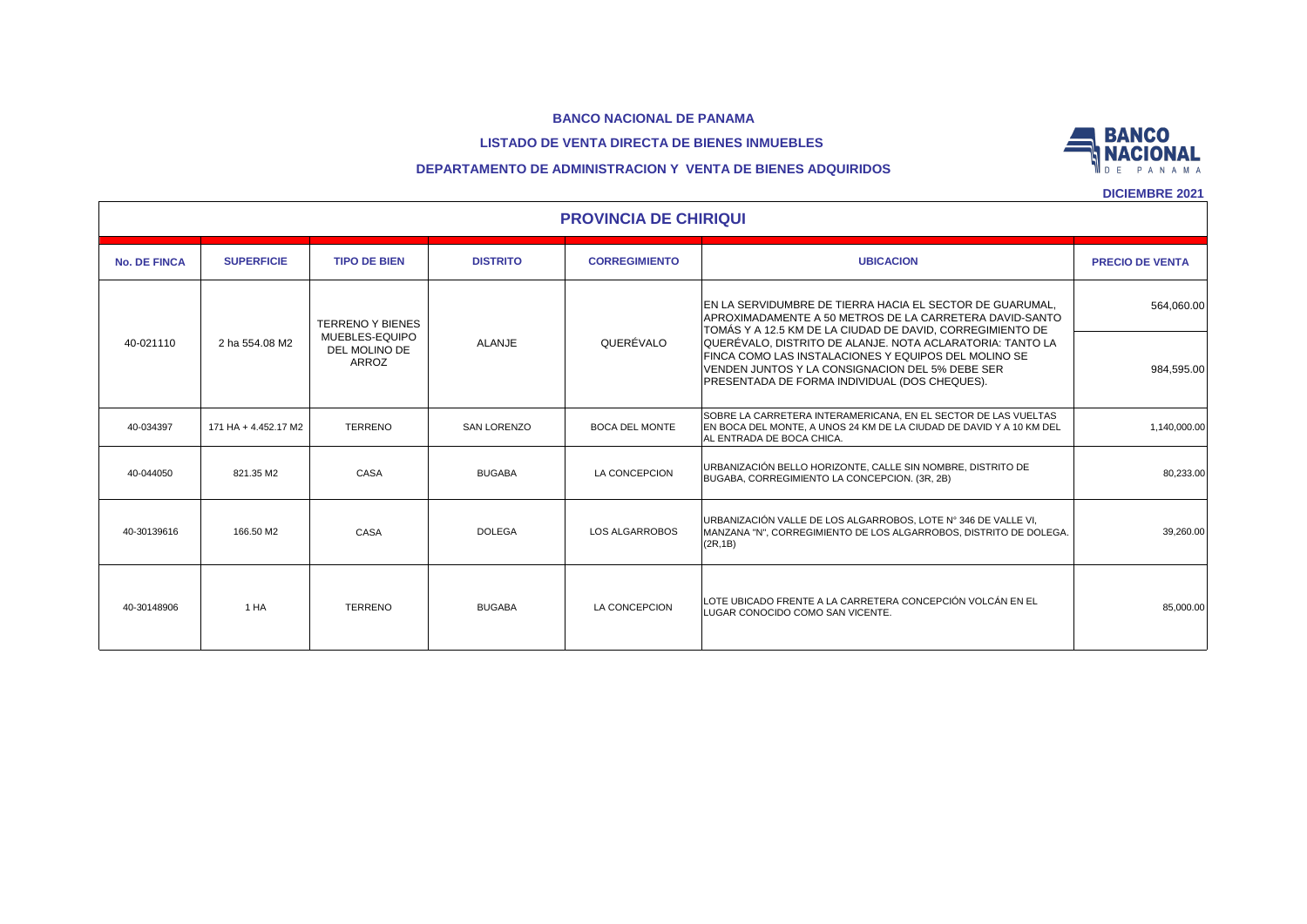### **LISTADO DE VENTA DIRECTA DE BIENES INMUEBLES**



# **DEPARTAMENTO DE ADMINISTRACION Y VENTA DE BIENES ADQUIRIDOS**

|                     |                            |                     |                  |                         |                                                                                                                                                                                                                                                                                                                                                                                                                                                                                                                                                                                                                                                                       | <b>DICIEMBRE 2021</b>  |  |  |  |  |  |  |
|---------------------|----------------------------|---------------------|------------------|-------------------------|-----------------------------------------------------------------------------------------------------------------------------------------------------------------------------------------------------------------------------------------------------------------------------------------------------------------------------------------------------------------------------------------------------------------------------------------------------------------------------------------------------------------------------------------------------------------------------------------------------------------------------------------------------------------------|------------------------|--|--|--|--|--|--|
|                     | <b>PROVINCIA DE DARIEN</b> |                     |                  |                         |                                                                                                                                                                                                                                                                                                                                                                                                                                                                                                                                                                                                                                                                       |                        |  |  |  |  |  |  |
| <b>No. DE FINCA</b> | <b>SUPERFICIE</b>          | <b>TIPO DE BIEN</b> | <b>DISTRITO</b>  | <b>CORREGIMIENTO</b>    | <b>UBICACION</b>                                                                                                                                                                                                                                                                                                                                                                                                                                                                                                                                                                                                                                                      | <b>PRECIO DE VENTA</b> |  |  |  |  |  |  |
| 50-002857           | 61 HAS+9295 M2             | <b>TERRENO</b>      | CHEPIGANA        | <b>RIO CONGO ARRIBA</b> | POBLADO DE TORTI POR MEDIO DE LA CARRETERA HACIA PLATANILLA HASTA<br>EL DESVIO HACIA EL SECTOR DE RÍO VENADOARRIBA. SE RECORREN UNOS<br>12.7KM DE ESTE HASTA LA FINCA. NOTA ACLARATORIA: HAY QUE CRUZAR TRES<br>IRÍOS DEL PUNTO HASTA DONDE LLEGA EL CARRO HASTA LA FINCA SE HACE EL<br>RECORRIDO DE 1.0 KM. CAMINANDO O A CABALLO.                                                                                                                                                                                                                                                                                                                                   | 126.955.00             |  |  |  |  |  |  |
| 50-316273           | 71 HAS + 5426 M2           | <b>TERRENO</b>      | <b>CHEPIGANA</b> | RIO CONGO               | IGLOBO DE TERRENO UBICADO EN LA COMUNIDAD DE TIGRE VIENTO.<br>ENTRANDO POR TORTÍ HASTA LLEGAR AL PUESTO DE SENAFRONT. TOMA A LA<br>DERECHA POR CAMINO DE PIEDRA SUELTA POR 1:20 HR., HASTA LLEGAR A LA<br>FINCA: LA MISMA ESTA UBICADA A 32.93 KM. DE LA CARRETERA<br>INTERAMERICANA.                                                                                                                                                                                                                                                                                                                                                                                 | 157.400.00             |  |  |  |  |  |  |
| 50-316619           | $22 HA +$<br>4.277 M2      | <b>TERRENO</b>      | <b>CHEPIGANA</b> | RIO CONGO               | GLOBO DE TERRENO UBICADO EN LA COMUNIDAD DE TIGRE VIENTO.<br>ENTRANDO POR EL CAMINO DE EUSEBIO A SAN PEDRITO. LUEGO POR UN<br>CAMINO DE SERVICIO A ESTA Y OTRAS FINCAS Y POR COMUNIDAD DE BIENES<br>A TRAVÉS DE LA FINCA 316273, RECORRIENDO 0.68 KM A TRAVÉS DE ESTE.<br>ICOMO REFERENCIA LA FINCA ESTÁ A 1.53 KM DESDE LA ESC. DE TIGRE<br>VIENTO, A 5.23KM DE LA ESC. DE QUEBRADA DE EUSEBIO Y A 12.13 KM DE LA<br>LOCALIDAD DE CUCUNATÍ. LA CARRETERA PANAMERICANA ENTRANDO POR<br>SANTA FÉ ESTÁ A 32.93 KM. LA VENTA SE REALIZA A PRECIO ALZADO DE<br>ICONFORMIDAD CON LAS CONSTANCIAS REGISTRALES SEGUN LO<br>ESTABLECIDO EN EL ARTÍCULO 1241 DEL CÓDIGO CIVIL. | 49.350.00              |  |  |  |  |  |  |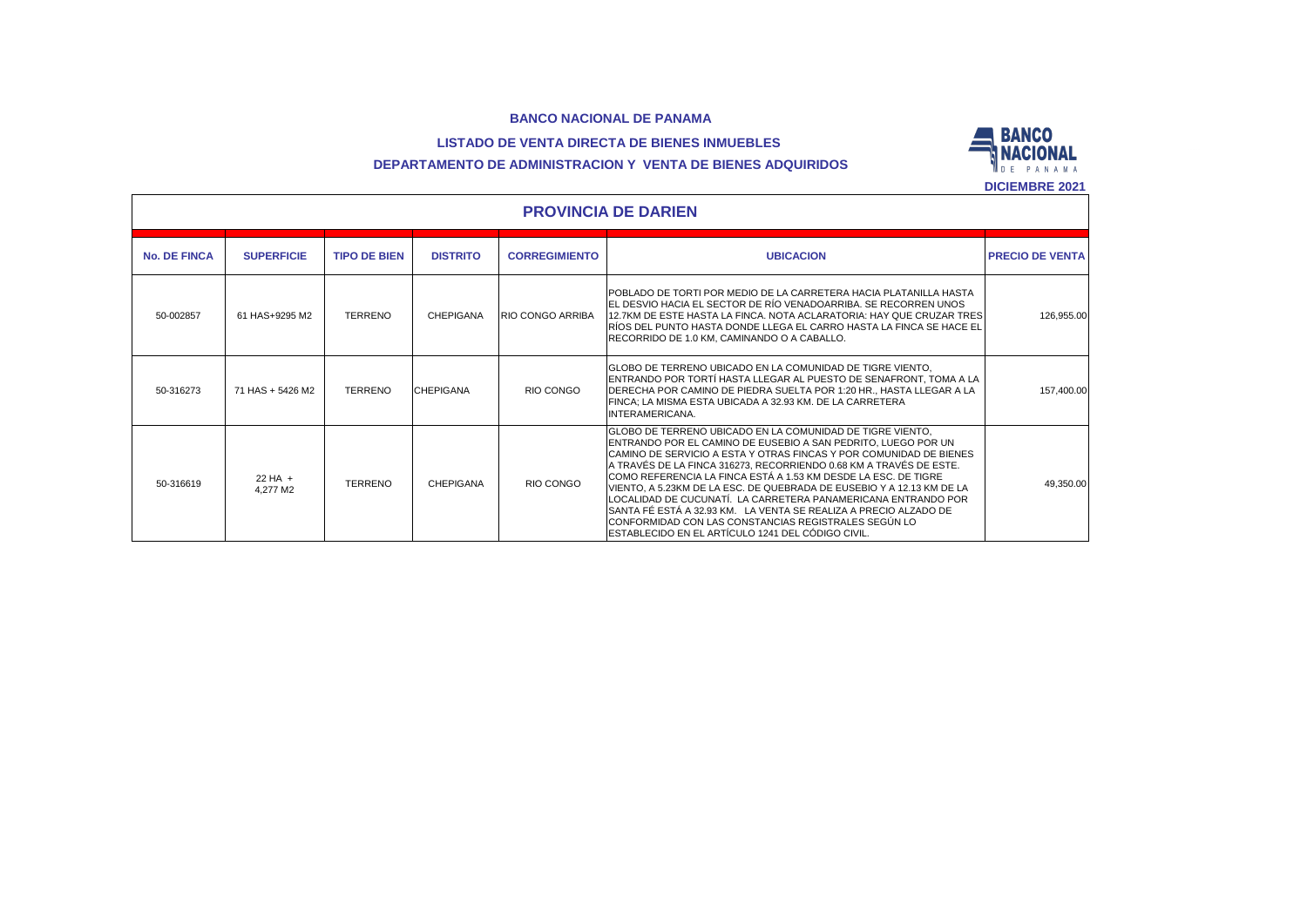#### **BANCO NACIONAL DE PANAMA LISTADO DE VENTA DIRECTA DE BIENES INMUEBLES**



#### **DEPARTAMENTO DE ADMINISTRACION Y VENTA DE BIENES ADQUIRIDOS**

| <b>PROVINCIA DE HERRERA</b> |
|-----------------------------|
|-----------------------------|

| <b>No. DE FINCA</b> | <b>SUPERFICIE</b> | <b>TIPO DE BIEN</b>   | <b>DISTRITO</b> | <b>CORREGIMIENTO</b> | <b>UBICACION</b>                                                                                                                                                                                                                                                                                             | <b>PRECIO DE</b><br><b>VENTA</b> |  |  |  |  |  |
|---------------------|-------------------|-----------------------|-----------------|----------------------|--------------------------------------------------------------------------------------------------------------------------------------------------------------------------------------------------------------------------------------------------------------------------------------------------------------|----------------------------------|--|--|--|--|--|
| 60-024002           | 249.10 M2         | CASA                  | <b>HERRERA</b>  | <b>LLANO BONITO</b>  | RESIDENCIAL LOS SAUCES, CALLE TERCERA (3ra.), LOTE G-14, C(2R, 1B)                                                                                                                                                                                                                                           | 18,500.00                        |  |  |  |  |  |
| 60-040120           | 56 HA + 8223 M2   | <b>TERRENO</b>        | LOS POZOS       | <b>LA PITALOZA</b>   | IUBICADO EN EL CHIROTE. SE LLEGA POR CARRETERA DE ASFALTO QUE VA DE MACARACAS A<br>LLLANO DE PIEDRA. LUEGO DE LA MESA DE MACARACAS A LA PITALOZA. DE ALLÍ SE TOMA EL<br>CAMINO HACIA EL CHIROTE Y LA FINCA SE ENCUENTRA A UNOS 14 KM A MANO DERECHA.<br>CORREGIMIENTO DE LA PITALOZA. DISTRITO DE LOS POZOS. | 85.250.00                        |  |  |  |  |  |
| 60-040422           | 572.02 M2         | CASA                  | <b>PESE</b>     | <b>HERRERA</b>       | AVENIDA CENTRAL DEL POBLADO DE RINCON HONDO, AL MARGEN IZQUIERDO DESPUES DE LA<br>IIGLESIA A 65 ML Y A 1 KM DE LA VÍA PESÉ HACIA LOS POZOS. DISTRITO DE PESÉ.                                                                                                                                                | 30,100.00                        |  |  |  |  |  |
| 60-399705           | 562.08 M2         |                       |                 |                      | ANTIGUO HOSTAL SARIGUA, SOBRE CALLE QUINTA (5TA), EN PARTE POSTERIOR DE LA SUCURSAL<br>DEL BANCO NACIONAL DE PANAMÁ DE PARITA. NOTA ACLATORIA: LA OFERTA DE COMPRA POR LAS                                                                                                                                   | 156,935.00                       |  |  |  |  |  |
| 60-399707           | 573.39 M2         | LOCAL COMERCIAL/HOTEL | <b>PARITA</b>   | PARITA               | TRES PROPIEDADES. DEBEN SER PRESENTADA POR FINCA CON SU VALOR DE COMPRA POR CADA<br>UNA.                                                                                                                                                                                                                     | 157,727.00                       |  |  |  |  |  |
| 60-399708           | 682.15 M2         |                       |                 |                      |                                                                                                                                                                                                                                                                                                              | 165.400.00                       |  |  |  |  |  |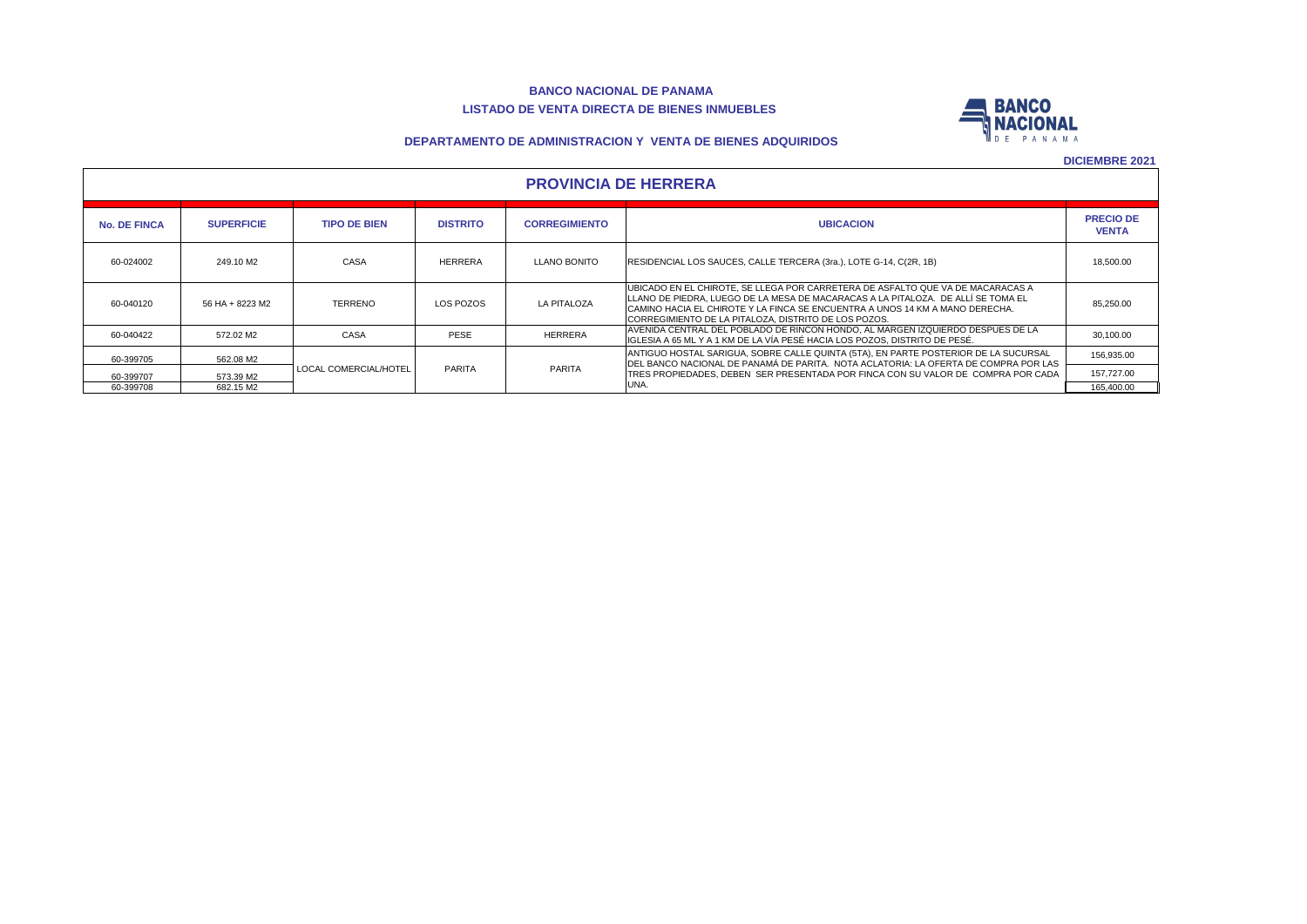# **LISTADO DE VENTA DIRECTA DE BIENES INMUEBLES**



### **DEPARTAMENTO DE ADMINISTRACION Y VENTA DE BIENES ADQUIRIDOS**

|                     | <b>PROVINCIA DE LOS SANTOS</b> |                     |                 |                      |                                                                                                                                                                                                                                                                                                                     |                        |  |  |  |  |  |  |
|---------------------|--------------------------------|---------------------|-----------------|----------------------|---------------------------------------------------------------------------------------------------------------------------------------------------------------------------------------------------------------------------------------------------------------------------------------------------------------------|------------------------|--|--|--|--|--|--|
| <b>No. DE FINCA</b> | <b>SUPERFICIE</b>              | <b>TIPO DE BIEN</b> | <b>DISTRITO</b> | <b>CORREGIMIENTO</b> | <b>UBICACION</b>                                                                                                                                                                                                                                                                                                    | <b>PRECIO DE VENTA</b> |  |  |  |  |  |  |
| 70-043744           | 1.840.00 M2                    | CASA                | LOS SANTOS      | LAS GUABAS           | EN EL POBLADO DE LAS GUABAS, CALLE A VILLA LOURDES, FRENTE A LA PLAZA<br>Y A LA IGLESIA DE LA COMUNIDAD; MUY CERCA AL CENTRO DE SALUD Y A LA<br>CORREGIDURÍA DE LAS GUABAS, A 3 KM DE LA CARRETERA NACIONAL QUE<br>CONDUCE A AGUA BUENA Y MACARACAS. CORREGIMIENTO DE LAS GUABAS.<br><b>DISTRITO DE LOS SANTOS.</b> | 35.000.00              |  |  |  |  |  |  |
| 70-045405           | 145 HAS+9847 M2                | TERRENO             | <b>TONOSI</b>   | EL CORTEZO           | IUBICADA EN EL LUGAR DENOMINADO EL MARROQUIN DE EL CORTEZO.<br><b>PARTIENDO DEL LUGAR CONOCIDO COMO LAS VIDAS, SE RECORREN 12</b><br>KILOMETRO APROXIMADAMENTE, UBICANDO LA FINCA A MANO DERECHA,<br><b>IDISTRITO DE TONOSI.</b>                                                                                    | 145,990.00             |  |  |  |  |  |  |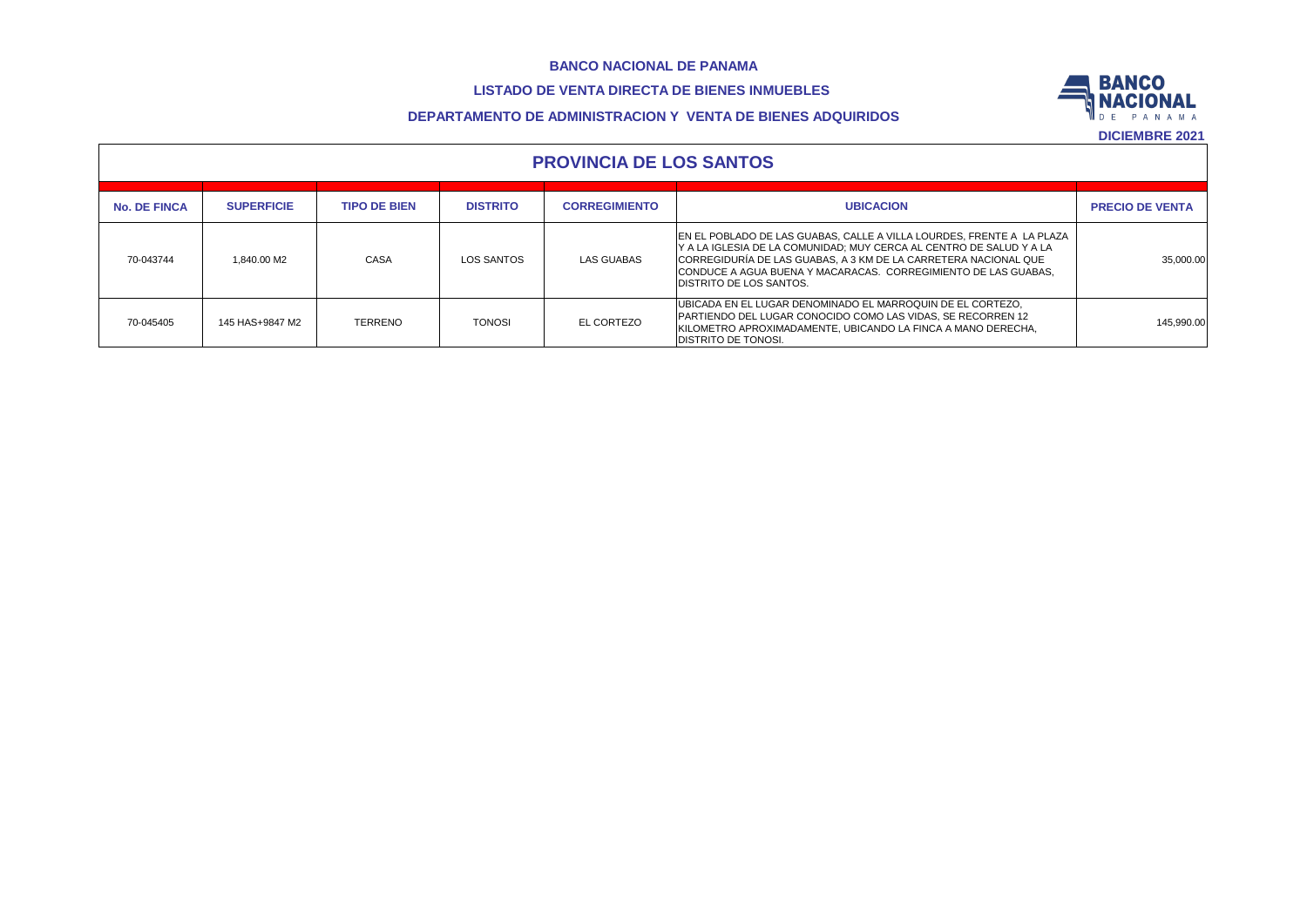# **LISTADO DE VENTA DIRECTA DE BIENES INMUEBLES**

#### **DEPARTAMENTO DE ADMINISTRACION Y VENTA DE BIENES ADQUIRIDOS**

| <b>PROVINCIA DE PANAMA</b> |                     |                        |                                            |                      |                                                                                                                                                                                                                                                                                                                |                        |  |  |  |  |  |
|----------------------------|---------------------|------------------------|--------------------------------------------|----------------------|----------------------------------------------------------------------------------------------------------------------------------------------------------------------------------------------------------------------------------------------------------------------------------------------------------------|------------------------|--|--|--|--|--|
|                            |                     |                        |                                            |                      |                                                                                                                                                                                                                                                                                                                |                        |  |  |  |  |  |
| <b>No. DE FINCA</b>        | <b>SUPERFICIE</b>   | <b>TIPO DE BIEN</b>    | <b>DISTRITO</b>                            | <b>CORREGIMIENTO</b> | <b>UBICACION</b>                                                                                                                                                                                                                                                                                               | <b>PRECIO DE VENTA</b> |  |  |  |  |  |
| 80-045400                  | 140.00 M2           | <b>LOCAL COMERCIAL</b> | <b>PANAMA</b>                              | PUEBLO NUEVO         | LOCAL No. 29 PLAZA COMERCIAL SAN FERNANDO, CONTIGUO AL EDIFICIO<br>DE LOS CONSULTORIOS SAN FERNANDO, ANTIGUO SALON DE BELLEZA<br>JARVIS, 1º ALTO, SOBRE EL BANCO NACIONAL DE PANAMA,<br>CORREGIMIENTO DE PUEBLO NUEVO, DISTRITO DE PANAMÁ.                                                                     | 225,000.00             |  |  |  |  |  |
| 80-049586                  | 2,639.00 M2         | <b>LOCAL COMERCIAL</b> | <b>PANAMA</b>                              | <b>CALIDONIA</b>     | P.H. POLI, TORRE B, TERCER NIVEL, LOCAL 10-B ENTRE AVENIDA CUBA Y<br>JUSTO AROSEMENA, CALLE 26 Y 27.                                                                                                                                                                                                           | 300,000.00             |  |  |  |  |  |
| 80-090360                  | 109.58 M2           | CASA                   | <b>PANAMA</b>                              | <b>PACORA</b>        | SECTOR DE PACORA, URBANIZACION MIRADOR DEL BOSQUE, CIUDAD<br>SANTA FE, PH 40 EINTEIN, CALLE PRINCIPAL, CASA NO. 21 (3R, 1 1/2B)                                                                                                                                                                                | 60,000.00              |  |  |  |  |  |
| 80-122443                  | 4.581.55 M2         | <b>TERRENO</b>         | <b>PANAMA</b>                              | <b>CHILIBRE</b>      | ALTOS DEL FRENTE EN URBANIZACION ALTOS DE CERRO AZUL. FRENTE A<br>CALLE LA BANDEIRA. LOTE 48.                                                                                                                                                                                                                  | 75,400.00              |  |  |  |  |  |
| 80-123470                  | 2,415.56 M2         | <b>TERRENO</b>         | PANAMA                                     | <b>CHILIBRE</b>      | URBANIZACION ALTOS DE CERRO AZUL, SECTOR ALTOS DEL FRENTE,<br>CALLE PASEO DEL HIMLAYA, LOTE 138-B Y LOTE 139-C, CORREGIMIENTO<br>DE PACORA, DISTRITO DE PANAMA. NOTA : ESTAS FINCAS SE VENDEN                                                                                                                  | 41,000.00              |  |  |  |  |  |
| 80-123471                  | 2.963.70 M2         | <b>TERRENO</b>         | <b>PANAMA</b>                              | <b>CHILIBRE</b>      | JUNTAS Y LA CONSIGNACIÓN DEL 5% DEBE SER PRESENTADA DE FORMA<br>INDIVIDUAL DOS CHEQUES).                                                                                                                                                                                                                       | 52,000.00              |  |  |  |  |  |
| 80-222595                  | 555.00 M2           | CASA                   | LA CHORRERA                                | <b>GUADALUPE</b>     | UBICADA EN EL SECTOR DE GUADALUPE, ENTRANDO POR LA IMAGEN DE<br>LA VIRGEN DE GUADALUPE. CALLE B SEGUNDA A LA DERECHA FINAL. CASA<br>NO. 35. (2 R, 1 B)                                                                                                                                                         | 69,400.00              |  |  |  |  |  |
| 80-253350                  | 760.00 M2           | CASA                   | <b>JUAN DEMOSTENES</b><br><b>AROSEMENA</b> | ARRAIJAN             | URBANIZACIÓN VILLAS LAS PALMERAS, CALLE PRIMERA, CASA No. C-160,<br>SECTOR LAS VILLAS DE ARRAIJÁN. (4R,4B)                                                                                                                                                                                                     | 170,000.00             |  |  |  |  |  |
| 80-303009                  | 150 HAS+5.829.00 M2 | <b>TERRENO</b>         | CHEPO                                      | <b>TORTI</b>         | UBICADA EN TORTI ARRIBA, A 1.8 KM. DE LA CARRETERA INTERAMERICANA<br>HASTA LA PROPIEDAD DE LA FLIA. NUÑEZ. NOTA ACLARATORIA:<br>ACTUALMENTE NO SE CUENTA CON ACCESO DIRECTO AL PREDIO, EL<br>CUAL SE HACE POR MEDIO DE LA PROPIEDAD DE LA FLIA. NUÑEZ; DESDE<br>ESE PUNTO SE RECORRE 3 KM. HASTA LA PROPIEDAD. | 414,100.00             |  |  |  |  |  |

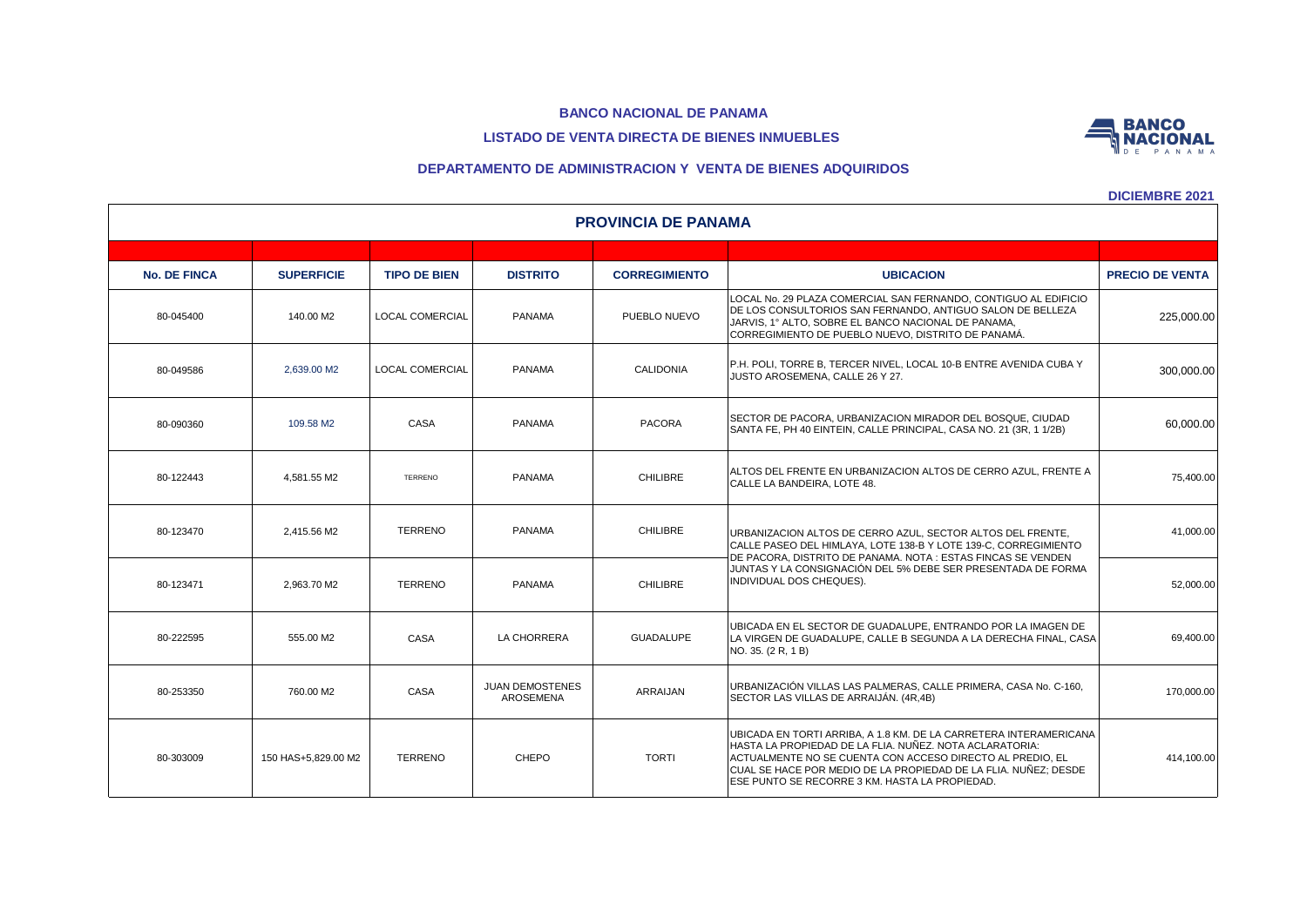**T**DE PANAMA

# **DEPARTAMENTO DE ADMINISTRACION Y VENTA DE BIENES ADQUIRIDOS**

| <b>PROVINCIA DE PANAMA</b> |                   |                     |                 |                      |                                                                                                                     |                        |  |  |  |  |  |
|----------------------------|-------------------|---------------------|-----------------|----------------------|---------------------------------------------------------------------------------------------------------------------|------------------------|--|--|--|--|--|
|                            |                   |                     |                 |                      |                                                                                                                     |                        |  |  |  |  |  |
| <b>No. DE FINCA</b>        | <b>SUPERFICIE</b> | <b>TIPO DE BIEN</b> | <b>DISTRITO</b> | <b>CORREGIMIENTO</b> | <b>UBICACION</b>                                                                                                    | <b>PRECIO DE VENTA</b> |  |  |  |  |  |
| 80-352449                  | 150.23 M2         | CASA                | <b>CHORRERA</b> | PUERTO CAIMITO       | URBANIZACION BRISA MAR, 2DA ETAPA, TERCERA CALLE A MANO<br>IZQUIERDA, 4TA CASA A MANO DERECHA, CASA Nº 334. (2R,1B) | 35,000.00              |  |  |  |  |  |
| 80-402772                  | 75.90 M2          | CASA                | PANAMA          | PACORA               | RESIDENCIAL P.H. BRISAS DEL MIRADOR 1, CIUDAD SANTA FE, CALLE 11<br>IXORA, CASA NO.5, DISTRITO DE PANAMÁ. (2R, 1B)  | 39,900.00              |  |  |  |  |  |